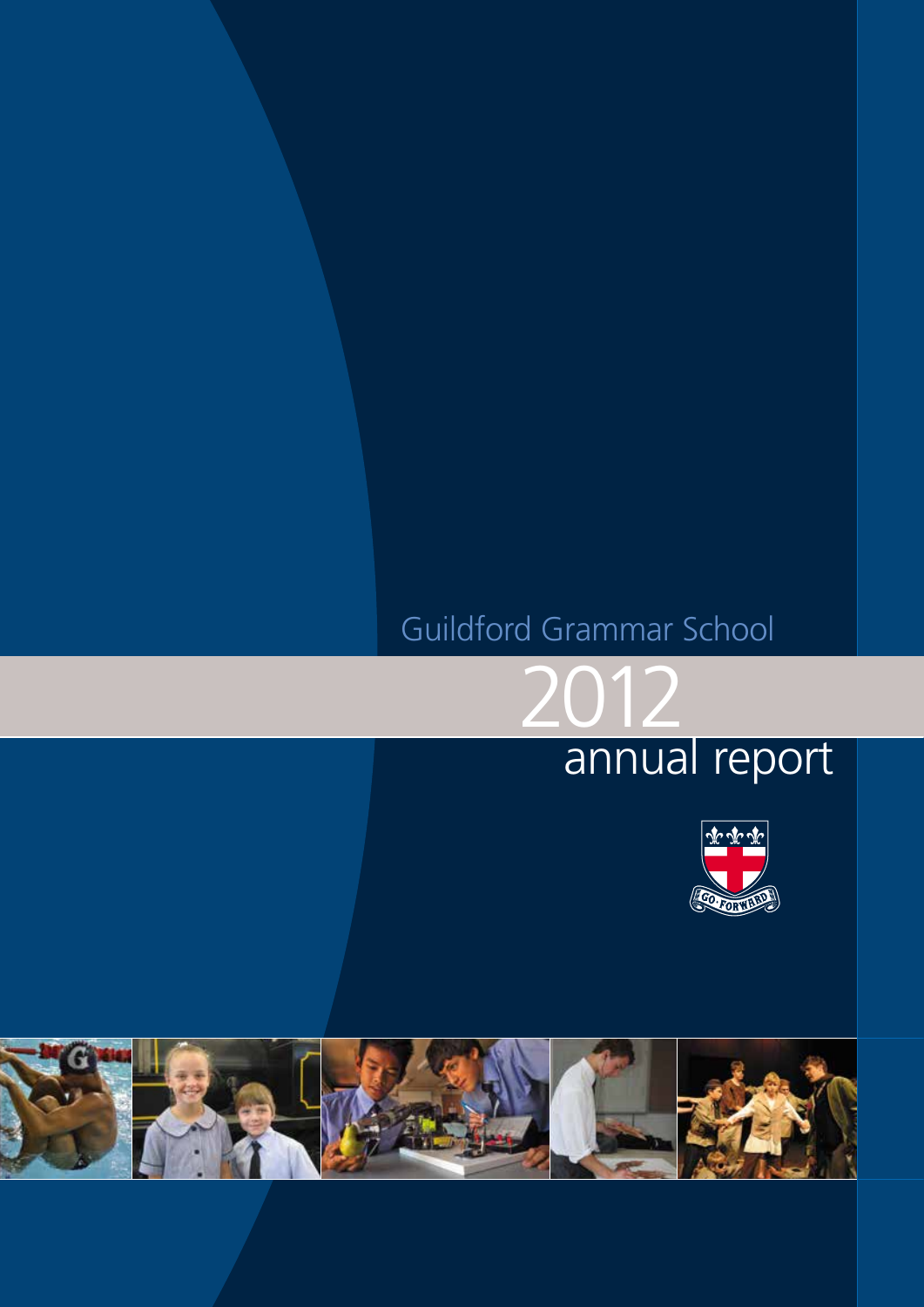

## Headmaster's Report

**2012** has been a year full of wonderful achievements and moments of celebration juxtaposed with times of deep sadness, loss and grief. We have grown together in strength as a School community, with staff, students and parents all demonstrating incredible compassion, care and resilience.

When I speak to prospective parents on our tour days I often highlight the special community feeling at our School and the fact that people are accepted and able to be themselves without pretence. This aspect of our shared experience is intangible and at times difficult to explain.

Outstanding achievements by our students and staff are too many to name completely; however, the following give a taste of the breadth of individual and collective success;

We have been delighted to achieve recognition at a National level in a range of activities;

The School won the Best Overall School award at the Bond University Film and Television Awards competing against specialist Media Schools, with Ben Levin runner up in the Experiential category and Jasper Munday and Kian Esmaili also shortlisted in the top 50 films.

At the recent Australian-International Solar Challenge held in Melbourne our Solar Boat Teams won both the Advanced and Junior competitions as well as gaining 4th place in the Juniors, having previously been named State Champions.

Our Philosothon team finished second in the National finals held at Bond University in Queensland as well as second place in the State competition. The team has once again qualified for the National Finals in 2013.

Our Rowing program continued to flourish; gaining a silver medal in the National Under 17 VIII Final, third place in the Hamer Cup and overall victory in the Guildford on Swan regatta for the second consecutive year.

The Community Relations team won a National Educate Plus award for the "Generations of Good Men" marketing campaign.

Our Senior School Drama production of Grease and Preparatory School production of Aladdin were both highly acclaimed and much loved by packed audiences

Jackson Passeri was one of only four finalists in the State Final of the Rotary Club Four way public speaking contest

The 1st XV Rugby team finished the season in 2nd position for the second consecutive year The PSA Golf team claimed the newly named

P.C. Anderson Cup for the third time in four years.

Charles Lill broke a 39 year old Guildford Grammar School Darlot Cup Cricket record with his phenomenal score of 185 not out against Christ Church Grammar School. The week after Charles (92) and Nick Van Der Westhuizen (112) scored the highest partnership ever by Guildford players in Darlot Cup history (200 runs), a record that had held for 80 years.

These achievements all reflect the diverse range of opportunities available to students in the School and the high standard of performance demonstrated.

The release of the 2011 Year 12 WACE results provided much for us to celebrate. William Tomlinson (Dux), Fraser Bower, Aaron Goldsworthy, Jeygopi Panisilvam, Declan Larsen and Callum Fitzpatrick gained entry into the School's Academic Honour Guild by scoring an ATAR above 97.5. The fact that 26% of students achieved an ATAR of 90 or above and that 95% of students who applied to TISC received a 1st round University offer was most pleasing.

In a new initiative this year we welcomed back many high achieving Old Boys as Academic Coaches for our students in Years 7 to 12.

A major focus during 2012 was the development of our new Strategic Plan, which involved consultation and input from all members of the community. The key starting point was to question our purpose, why do we exist and what makes us different from any other school? What are the most important things that we value as a community and what future do we want for our graduates?

The answer to these questions is encapsulated in our new statement of purpose which is

*Inspiring students to achieve personal excellence and to be outstanding citizens who work to create a just, loving and peaceful society.*

Our core values have thus been revised as

- *• Excellence*
- *• Respect*
- *• Integrity*
- *• Spirituality*
- *• Teamwork*
- *• Compassion*

These Key Issues and the pillars of our organisational plan are:



- Attraction, development, reward and retention of outstanding staff
- Academic Growth by maximising individual student achievement
- Development of a Culture of Excellence throughout the School
- Facility and Infrastructure Renewal and Development cost effectively
- Utilising technology to enhance individual student achievement

In line with the new Strategic Plan has been the development of our 2012-2022 Master Plan. In what is an exciting period of growth and change in the School there are a number of new facilities that have been earmarked for construction.

The newly completed and now named Thwaites Centre provides the School with innovative, dynamic and creative teaching and learning facilities that will no doubt enhance student engagement and we are looking forward to moving in over the break. The Centre and our Catalyst Program has gained a great deal of interest from other schools and we continue to receive positive feedback regarding the level of student engagement and achievement from our Year 7-9 students.

Earlier this year Mr Kevin Lange, Deputy Headmaster and Head of Senior School retired after over 15 years of committed service to the School. Mr Geoffrey Hickling OAM retired during the year from the position of Registrar following 23 years of outstanding service.

I have been continually uplifted by the strength and passion of our School community this year and will return in 2013 with our dedicated and committed staff looking ahead with confidence and expectation to what lies ahead in our future together.

**Mr Stephen Webber** Headmaster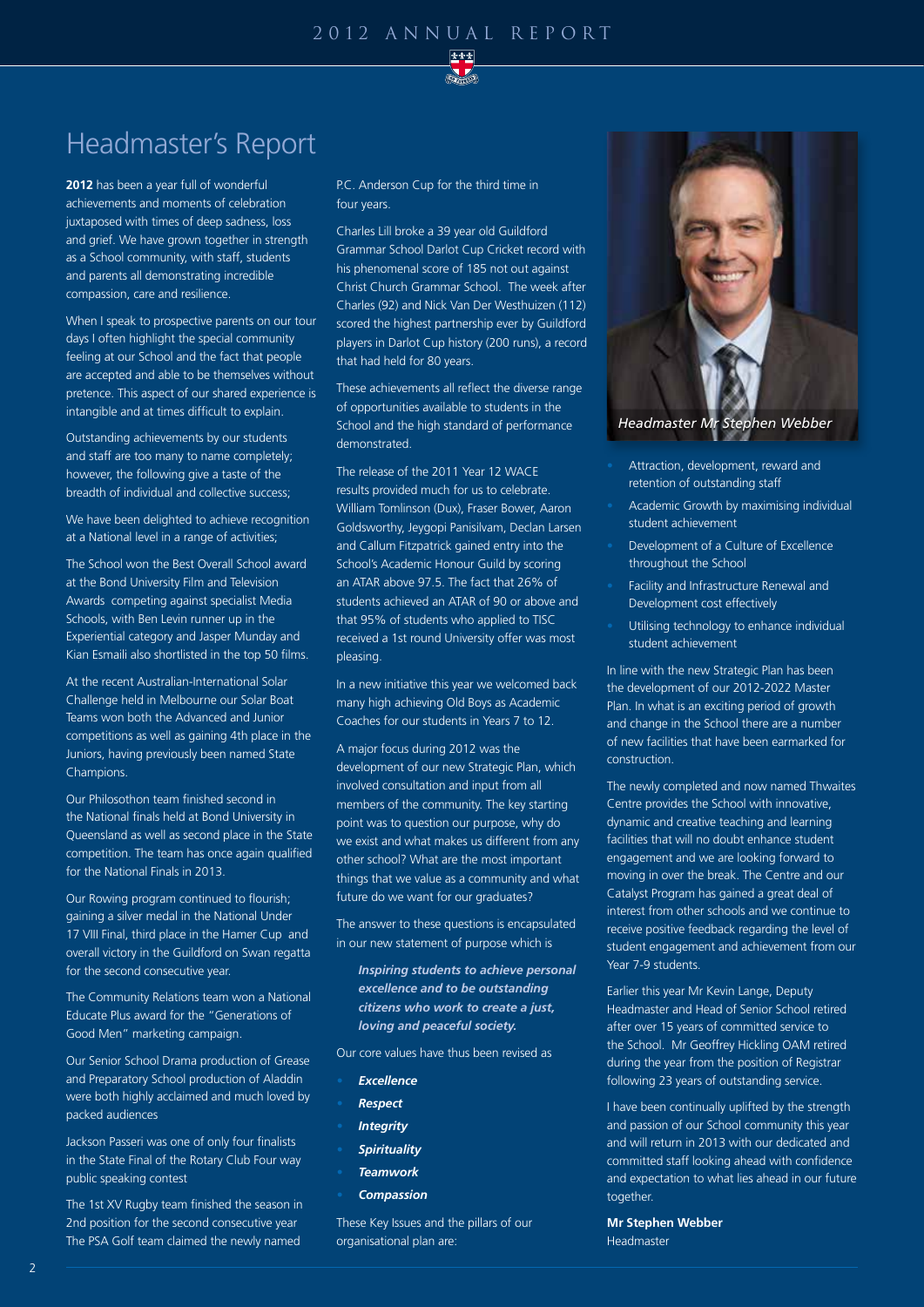

## Key student outcomes

### 2012 NAPLAN Summary

Guildford Grammar School's mean performance across almost all testing domains for all cohorts is consistently above both the State and WA school's mean performances.

| Mean Performance for Guildford Grammar School, State, National |     |              |                 |  |  |  |
|----------------------------------------------------------------|-----|--------------|-----------------|--|--|--|
| <b>Reading</b>                                                 | GGS | <b>State</b> | <b>National</b> |  |  |  |
| Year 3                                                         | 467 | 407          | 419             |  |  |  |
| Year 5                                                         | 507 | 482          | 493             |  |  |  |
| Year 7                                                         | 567 | 538          | 541             |  |  |  |
| Year 9                                                         | 599 | 572          | 575             |  |  |  |
| <b>Writing</b>                                                 | GGS | <b>State</b> | <b>National</b> |  |  |  |
| Year 3                                                         | 442 | 407          | 415             |  |  |  |
| Year 5                                                         | 474 | 470          | 477             |  |  |  |
| Year 7                                                         | 522 | 521          | 518             |  |  |  |
| Year 9                                                         | 599 | 557          | 553             |  |  |  |
| <b>Grammar and Punctuation</b>                                 | GGS | <b>State</b> | <b>National</b> |  |  |  |
| Year <sub>3</sub>                                              | 429 | 401          | 414             |  |  |  |
| Year 5                                                         | 491 | 486          | 494             |  |  |  |
| Year 7                                                         | 558 | 549          | 543             |  |  |  |
| Year 9                                                         | 586 | 574          | 573             |  |  |  |
| <b>Numeracy</b>                                                | GGS | <b>State</b> | <b>National</b> |  |  |  |
| Year <sub>3</sub>                                              | 418 | 384          | 395             |  |  |  |
| Year 5                                                         | 515 | 477          | 488             |  |  |  |
| Year 7                                                         | 575 | 535          | 538             |  |  |  |
| Year 9                                                         | 626 | 582          | 584             |  |  |  |
| <b>Spelling</b>                                                | GGS | <b>State</b> | <b>National</b> |  |  |  |
| Year <sub>3</sub>                                              | 457 | 408          | 424             |  |  |  |
| Year 5                                                         | 499 | 479          | 491             |  |  |  |
| Year 7                                                         | 564 | 545          | 546             |  |  |  |
| Year 9                                                         | 598 | 570          | 573             |  |  |  |

### Year 12 Leaver Destinations



### Senior Secondary Outcomes

**Median Year 12 results:** Using final WACE scores, generating an Australian Tertiary Admissions Rank as the measure, the median Year 12 result was 80.85.

For GGS, 54% of university bound students scored an ATAR of 80 or better, placing them in the top 20% of the State.

**Secondary Graduation**: We are pleased to report that 100% of our boys achieved secondary graduation

**University Entrance**: 90% of Guildford Grammar School students were offered a place at UWA, Curtin, Murdoch or ECU in the first round of University offers.

### 2012 NAPLAN Data

Student performance based on National Standards:

| Percentage of students performing at or above National Benchmark |                   |        |        |        |  |  |
|------------------------------------------------------------------|-------------------|--------|--------|--------|--|--|
| <b>Reading</b>                                                   | Year <sub>3</sub> | Year 5 | Year 7 | Year 9 |  |  |
| Reading                                                          | 99%               | 95%    | 99%    | 99%    |  |  |
| Writing                                                          | 100%              | 97%    | 96%    | 92%    |  |  |
| Spelling                                                         | 100%              | 100%   | 99%    | 95%    |  |  |
| <b>Grammar and Punctuation</b>                                   | 100%              | 93%    | 99%    | 97%    |  |  |
| Numeracy                                                         | 100%              | 100%   | 99%    | 100%   |  |  |

### Senior School attendance: 94%



Preparatory School attendance: 95%

# School performance indicators

### **Staff**

**Staff retention (Senior School)**: In the Senior School there was a 93% teaching staff retention rate. Of the staff departing at the end of the year, one went to a promotional appointment, two retired and two left to undertake travel.

**Teacher participation in PD**: 334 separate courses/training sessions were attended, amounting to 2837 hours of professional learning and development. 117 Staff participated in one or more days of professional development conducted by external agencies.

**Expenditure on PD**: \$109,038.65 was spent directly on courses related to staff professional development. There were also 12 days of in-house staff professional learning for all staff, both teaching and non-teaching.

### Staff absences